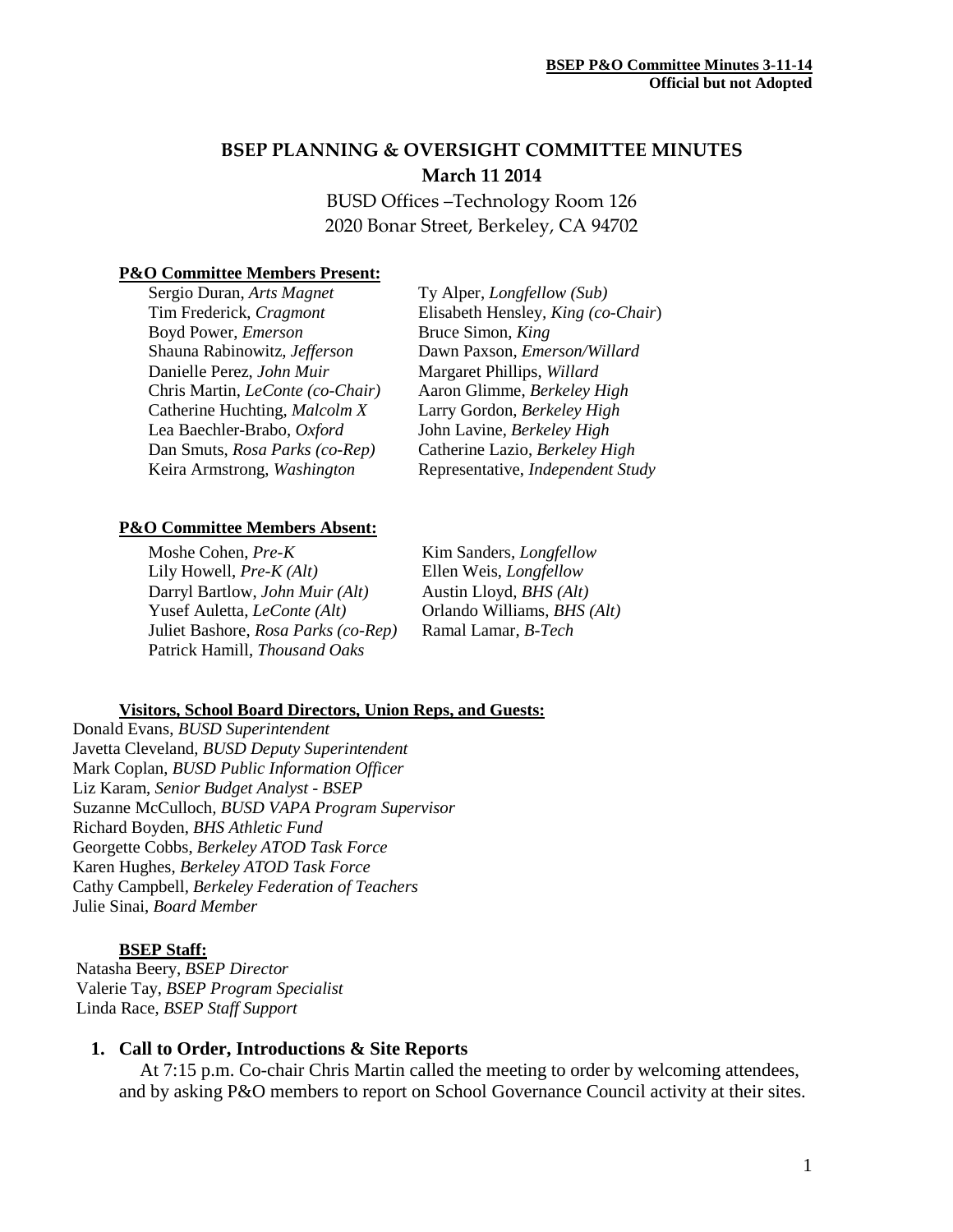### **2. Establish the Quorum**

 The quorum was approved with 13 voting members initially present, with 19 total voting members present later in the meeting. [13 voting members are required for a quorum.]

# **3. Chairperson's Comments**

*Co-Chairs Chris Martin and Elisabeth Hensley* No comments were made.

# **4. BSEP Director's Comments**

*Natasha Beery, BSEP Director*

Beery provided the following handouts:

- *Pilot Evaluation* Slide as presented to the School Board
- Davis Demographics & Planning: *BUSD SY 2013/14 Report District Wide Projections*
- *BSEP Measure Planning Timeline (To Board 3.12.14)*

 Beery handed out Charity DaMarto's *Pilot Evaluation* Slide as presented to the School Board, and briefed the P&O Committee on DaMarto's report on the Office of Family Engagement and Equity. According to the slide, 10 students from each of the pilot school sites were selected to follow during both years of the pilot, with academic, behavioral and attendance outcomes as part of the data on the pilot program that will be reported in May. In addition to the student information, the report will include data on school-parent interaction, parent feedback from focus groups, survey data, and SGC/ELAC nomination and election data.

 Beery handed out Davis Demographics & Planning: *BUSD SY 2013/14 Report District Wide Projections*, which shows enrollment projections through year 2020. This is from the January 2014 School Board packet. Beery noted that there was a 26-page document online [\(http://www.berkeleyschools.net/wp-content/uploads/2014/01/01-29-14\\_packet.pdf,](http://www.berkeleyschools.net/wp-content/uploads/2014/01/01-29-14_packet.pdf) beginning on page 81 of the January 29 Board Packet pdf). Beery stated that the projections for the next few years, beginning in year 2013, indicated growth of approximately 200 students per year, with increases more or less across the grades.

 Beery announced that she would be attending the March 12, 2014 School Board meeting to update the Board on the BSEP 2016 Measure Planning Timeline. She handed out the latest timeline, *BSEP Measure Planning Timeline (To Board 3.12.14)* to the P&O members. Beery noted that the current version of the timeline includes getting an RFP out to consultants in August so as to bring one on board next year to begin the Stakeholder process. She will also be reminding the Board about the implications of the successful challenge to the split roll parcel tax in Alameda USD. In that case, commercial properties and residential properties were assessed differently (a "split roll"). Commercial properties were assessed on a per square foot basis, while residential properties were assessed at a flat per parcel rate. [This article in EdSource clarifies the legal challenges and issues.]

Assuming that for the next measure it may be necessary to assess both commercial and residential properties at the same rate, if the commercial rate (+/- \$0.42/sq. ft.) gets lowered to the residential rate (+/- \$0.27/sq. ft.), it would result in a loss of \$2.5M to BSEP. In order to have the same level of revenue to the District, it would be necessary to raise rates to \$0.31/sq. ft. If there were an increase of about \$2M to current revenues, it would mean about a \$0.33/sq. ft. (This tax is on sq. footage of improvements, i.e. the building, and would include a flat rate for empty lots.) There was a brief conversation about possible changes to the state law.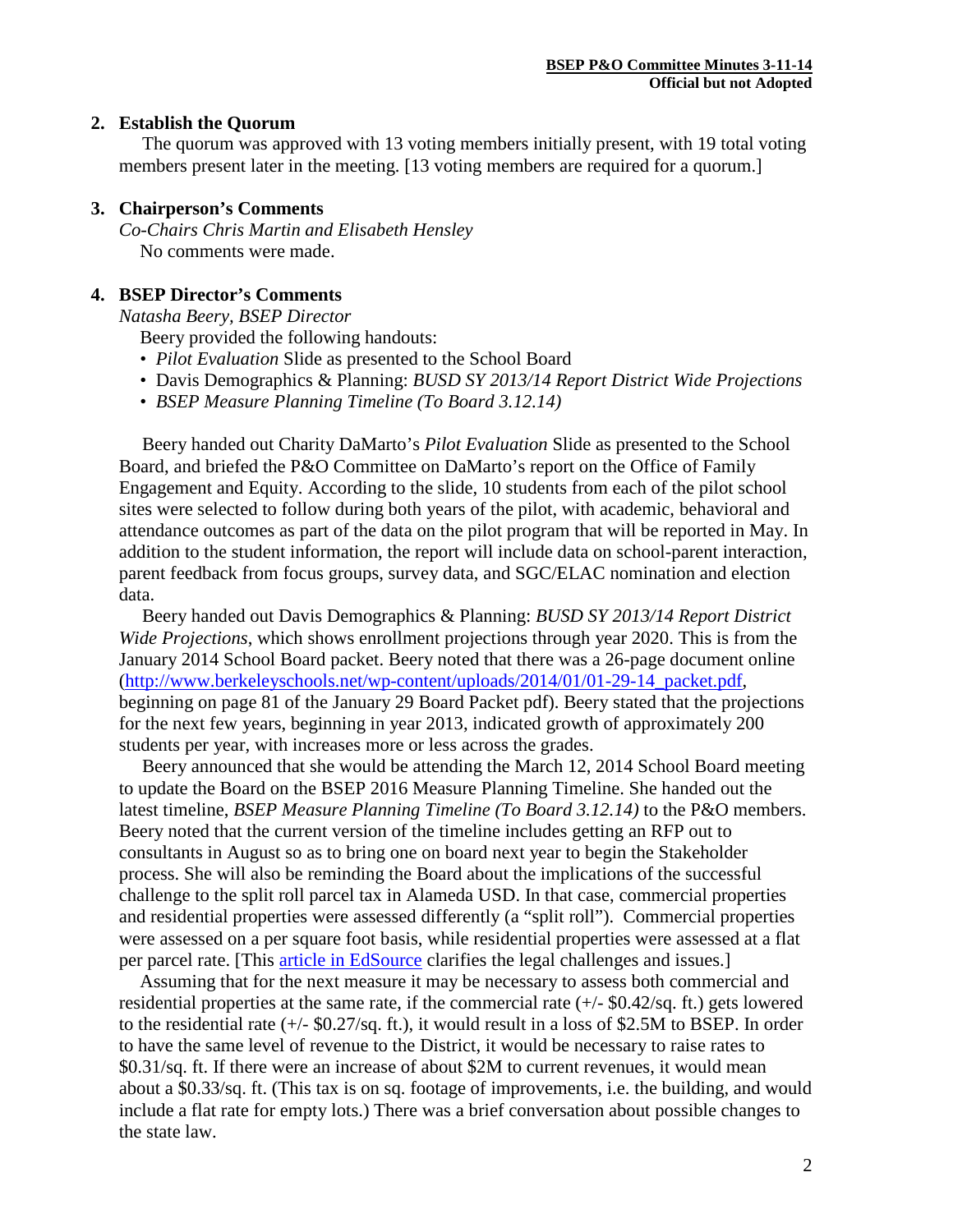Beery mentioned that she was contacted by a *Berkeleyside* reporter about out-of-district kids being in the district. The reporter had questions about BSEP and how state funding works. Beery said she did not know when the piece would be published but wanted the P&O Committee to be aware that it could be. Coplan added that the article may clear up some myths about this topic.

# **5. Approval of Minutes 2.25.14**

**MOTION CARRIED (Smuts/Glimme):** To approve the meeting minutes of the February 25, 2014 P&O Committee Meeting. The motion was approved with a showing of 14 hands, with no objections, and 2 abstentions.

### **6. Public Comment**

 Georgette Cobb and Karen Hughes of the Berkeley ATOD–Alcohol, Tobacco and Other Drugs Task Force spoke to the P&O Committee about the high rates of substance use by Berkeley youth and gave statistics from the California Healthy Kids Survey done in 2012 that indicated that students in the BUSD middle schools and high school have higher rates of drug and alcohol use than the national and state averages. They stressed the importance of having strong counseling support available to students. Cobbs and Hughes wanted to ask the P&O Committee to consider adding a dedicated FTE counselor at BHS and a shared FTE counselor for King and Longfellow in addition to the counseling being provided currently, which is at risk.

 Richard Boyden, President of the Berkeley Athletic Fund, raises funds for athletics when there are budget shortfalls. He stated that he felt that although BUSD has a great reputation for athletics, the program was not meeting the needs of the kids in the program. Boyden stated that there are only three PE teachers at BHS for a population of 3200 students. There are only 500 students taking PE; half the school is on PE waivers and are not playing sports. There was a budget cut that eliminated 13 coaches, and they have not been replaced. He mentioned Fitness Gram statistics from fall of 2013 that showed that only 21% of BHS 9<sup>th</sup> graders were proficient in all five fitness measures, as compared to a state average of 36%. Boyden noted that there was no one in the District that coordinated physical education and athletics; the BAF had been talking to administrators about this issue and has received much feedback.

### **7. Subcommittee Report: Music/VAPA Subcommittee**

Suzanne McCulloch*, BUSD VAPA Program Supervisor*

McCulloch stated that the Music/VAPA Subcommittee held meetings on February 4 and March 4, 2014. She noted that at both meetings there were many questions about the funding structure. For instance, there were questions about music offered during classroom teacher release time, as well as why music received more funding than the other arts, and how BSEP was structured. She thought it would be good to put out a FAQ sheet regarding Music/VAPA funding. She addressed the focus on music by explaining that music was included in the program because the District had cut all music funding in 1994, while the other arts were still somewhat supported in the schools. The Music program has grown at a rate of about 200 students/year for the last 3 or 4 years. Beery and McCulloch will be working on a report for the March  $26<sup>th</sup>$  School Board meeting which will be made public at that time. She wanted to know if the P&O Committee had any more questions that she should include in the FAQs. Beery stated that they would be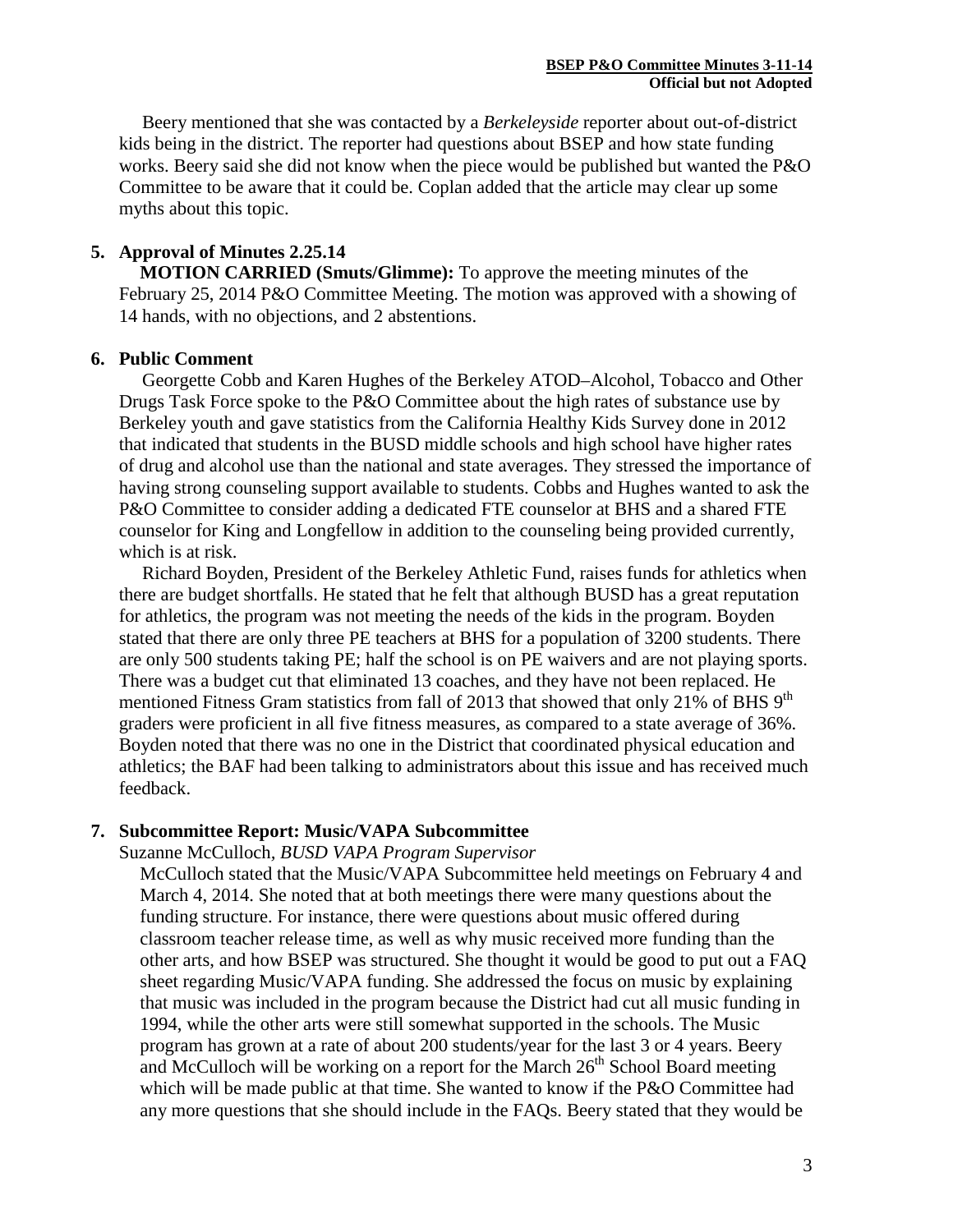giving a presentation to the Board to help them understand the trajectory of the fund, how the program has grown and how enrollment impacted the program.

McCulloch noted that people in the district formed the Berkeley Community Arts Team last year and, along with an outside consultant, did a survey of parents and staff members at school sites and of arts organizations in the city. They also did a mapping of where the arts are and are not taught in the schools. McCulloch went on to say that approximately 98% of the people that responded were in favor of arts education, and almost as many people supported the statement that the "arts are an essential part of the core curriculum at any school." She stated that the arts help with parent engagement and student engagement, where students that were struggling in other subjects were much more successful in the arts and that was their "hook." The information will be published, and some of it will be included in the presentation to the School Board. There was a brief discussion regarding facilities because the art and science rooms have virtually disappeared, and McCulloch stated that would be part of her report. Music is being taught in hallways and on stages during lunch and arts from a cart. Glimme added that the reason why the art and science classrooms were turned into regular classrooms was due to the tremendous growth in enrollment in a short period of time.

 Hensley mentioned that one of the FAQs could include a response as to why there is not BSEP arts funding at the high school, and McCulloch said that the Measure was written for grades 4-8 and not specifically meant to leave out the high school. Lazio said that the people interested in programs at the high school could make a proposal to obtain site fund monies.

 Beery and McCulloch announced that the Performing Arts Showcase was coming up on March 23, 2014 at BHS Community Theater 1-3:30pm. Over 500 students will be performing in chorus, bands, orchestras, and jazz bands. Beery added that there would be a new BSEP banner that will be unfurled at this event, as planned by the Communications Team. The BSEP Public Awareness Subcommittee will meet Tuesday, March 18, 2013.

### **8. Recommendation for BSEP Funds in FY 2014-14: Class Size Reduction** (BSEP Resource 0841)

*Natasha Beery, BSEP Director*

Beery provided the following handouts:

• *Recommendation for Allocation of BSEP Class Size Reduction Funds in FY 2014-15 from Neil Smith, Assistant Superintendent for Educational Services to the BSEP Planning & Oversight Committee, dated February 25, 2014*

 Beery stated that at the last meeting Neil Smith, Superintendent of Educational Services, brought the proposal for CSR fund expenditures for next year and usually the recommendation are discussed again action taken at the next meeting after the presentation. However, in discussions with Superintendent Evans and Deputy Superintendent Cleveland about how to align BSEP decision-making process with LCFF/LCAP process, it has become clear that adjusting the timing of decisions would improve alignment. Cleveland recommended that the P&O not take action on the recommendation of the CSR allocation at tonight's meeting to give the process enough time so that the other parts of various budgets being decided could be determined. One of the parts under consideration was the reduced middle school math class size, which may have an option of going to 24:1, which would be less costly than the 20:1. Cleveland said that another part that was being changed was moving RtI<sup>2</sup> into the Special Ed budget, which could result in some savings, about \$580K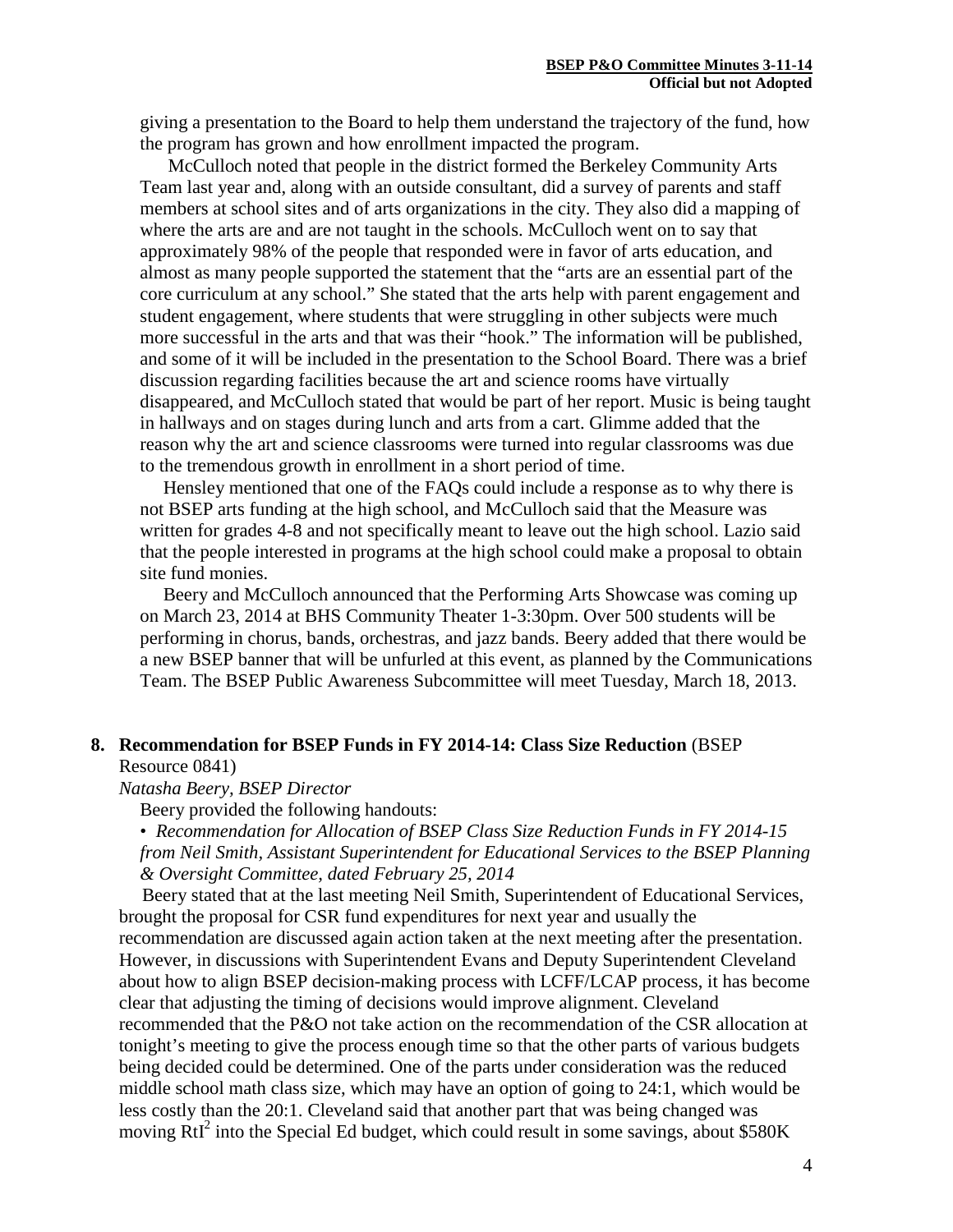on an annual basis. She was recommending slowing down the process to see what else could be moved out, monitoring the process, and weighing the balance of the options that could be beneficial.

 The 20:1 CSR is definitely being funded for this year and for 2014-15. In general, the P&O Committee has stated its preference for maintaining 20:1 CSR. There was a discussion about funding and budget considerations and when to take action, approve a proposal, or revisit a decision. A statement could be made about what the P&O Committee would like to see considered. Martin stated that the process was complicated and the P&O Committee needed to be as patient as it could, while helping to support the decisions that are representative and supportive of the Measure. He thought an additional meeting would be needed to complete the process. There was a question regarding the sequencing of the budgets. CSR is the first due to its larger impact on staffing (increases/decreases). There was a general consensus that it was appropriate to wait to see what the options were, and where the shifts and cuts might be.

 Martin asked for other comments but recommended moving on to the other agenda items. No action was taken on *Recommendation for Allocation of BSEP Class Size Reduction Funds in FY 2014-15 from Neil Smith, Assistant Superintendent for Educational Services to the BSEP Planning & Oversight Committee, dated February 25, 2014*. The P&O would plan to approve a plan for CSR Allocation on April 8, 2014.

### **9. LCAP: State Priorities and District Goals, Focus on Student Engagement and Student Achievement**

*Donald Evans, BUSD Superintendent and Javetta Cleveland, BUSD Deputy Superintendent* Evans provided the following handout:

• *LCAP Priorities* (narrative for items with attached costs 3-7-14)

 Donald Evans, BUSD Superintendent, stated that many groups were working on Student Engagement and Student Achievement priorities. There was a meeting with the EAC, which is prioritizing this now, and the PAC will be prioritizing through Survey Monkey.

 Student Achievement will focus on how to improve the academic achievement for targeted populations by grade level: Pre-K, K-5, Middle School, High School, and K-12 in general. Evans briefed the participants with a few examples of programs for targeted students such as reading programs, RtI<sup>2</sup>, tutoring, the Bridge program, TWI Coordination, Counseling, etc.

 For Student Engagement, Evans noted that some of the programs could include mentoring, family liaison/truancy programs, more professional development for teachers and classified staff, more support for McKinney-Vento students, etc.

 Evans reminded the Committee members that the targeted populations include ELL, Foster Youth, and Free & Reduced Lunch, as well as other populations, such as African American and Latino students.

 Evans explained "fidelity" to a program with an example of using a reading program that requires students to complete several rotations of reading/reading aloud. When they are not able to work with the program the way it was meant to be structured, it takes away from their learning. Evans noted that he had some data for programs such as Build and Bridge. However, most of the data he has is anecdotal, not quantitative. He is still trying to get the information that he needs for some programs.

 The members of the Committee were asked to place dots on the listings under Student Engagement and Student Achievement. After the exercise, Evans passed out *LCAP*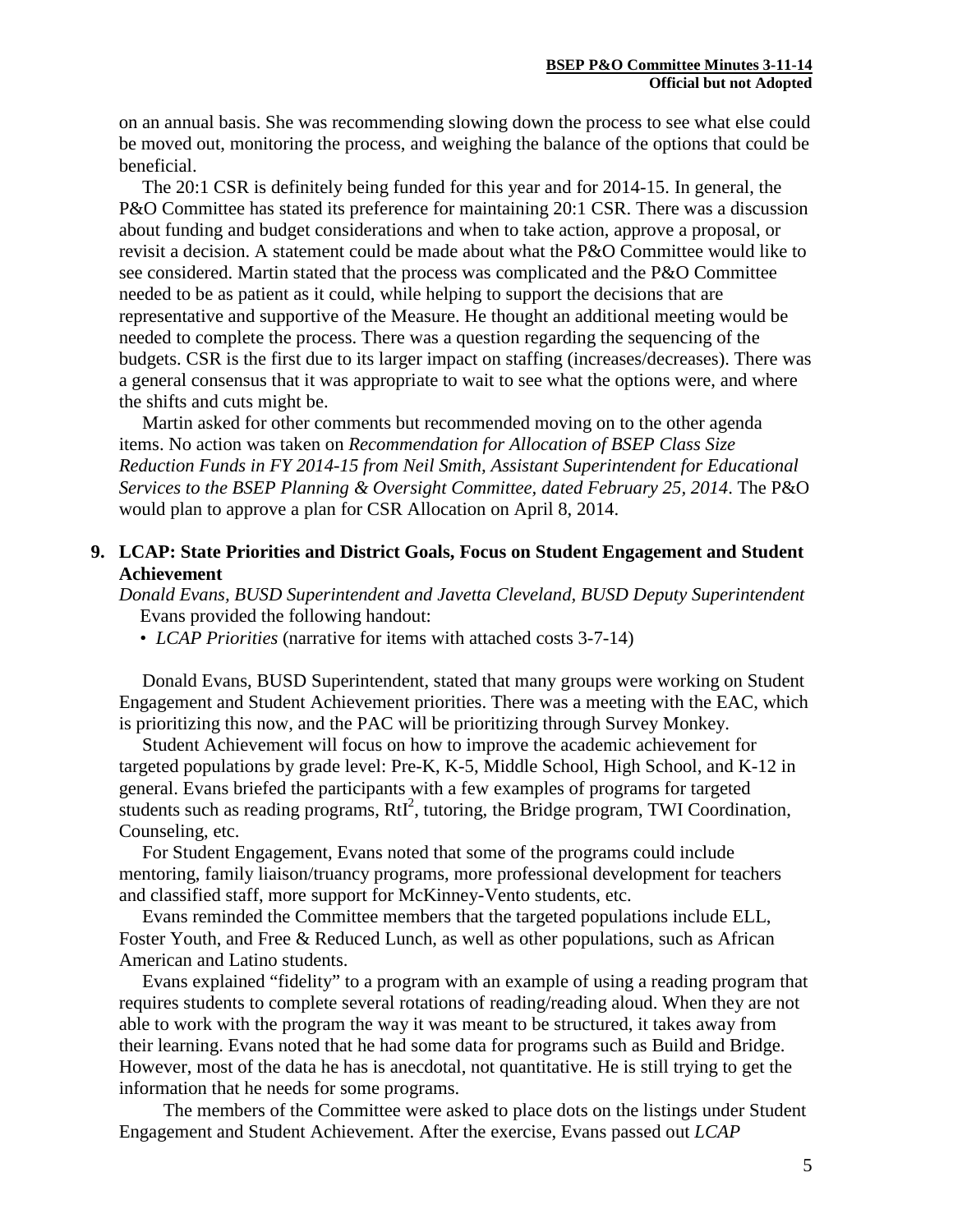*Priorities* (narrative for items with attached costs 3-7-14) that laid out the some of the programs that aligned with District goals and listed them along with costs to implement them. Evans stated that the programs could be paid for from different funds: Base Grant, BSEP or other sources. Beery noted that the total for all the programs listed was about \$9M, and the Supplemental LCFF funding is at \$2.4M.

 Evans explained that Number 8, Intervention Coordinator and Support at BHS, would be a program that would coordinate "advisors" (college students or other mentors) to provide support to the highest-risk students. This would be in place of an "at-risk counselor." Paxson mentioned that she would appreciate seeing more about extending the school calendar and how some of these programs might be better included if there was more time. Evans noted that there had been discussions on extending the day without extending the workday for teachers, by having some coaches come in later, for example at 10am, and stay until 6pm, where they could provide for extended day/afterschool. Evans, in response to funding an afterschool bus, said that there had been this discussion about funding a bus for those kids who can't stay. Harm stated that IS was not mentioned anywhere in the programs, that IS was seeing more and more at-risk students, and monies definitely need to come to IS. IS students are a small group of 100-125 and are students that wrap into the at-risk situation. Evans noted that IS support has not come up and stated that he would look into that for them.

Evans was asked how many people voted on the Student Engagement and Student Achievement Priorities, and he estimated several hundred.

#### **10. Site Discretionary Funds Allocation**

*Natasha Beery, BSEP Director*

Beery provided the following handout:

• *BSEP Resource 0852, Site Discretionary Funds 2014-15 Allocation*

 Beery handed out *BSEP Resource 0852, Site Discretionary Funds 2014-15 Allocation* and stated that School Discretionary allocations were \$233/student last year and the year before and has dropped to \$230/student for 2014-15. However, a few years ago, it was only \$170/student. She explained that for next year the COLA is .086% and without a substantial fund balance we need to be very careful about this resource. The way the allocations are done currently is to look at current enrollment, not projecting what the number of students will be next year. Some funds were set aside to account for sites like Jefferson, where it is known there will be some additional classrooms left next year. Also noted that TK is part of the Kindergarten count.

 There is a special calculation for B-Tech and Independent Study, where they are given a fixed amount. Their enrollment can go up and down, but they still have essential needs. BHS is getting less per student because enrollment is down slightly.

 In response to questions about alignment of site plans with LCAP, Beery stated that part of the LCAP process was that the SGCs were to contribute their input to the process. Beery added that the way the sites might work in this process would be to have a decision tree based on possible changes coming from the district. Beery will be sharing a "map" of the LCAP process with the Cabinet, and it looks like the LCAP consultation pieces will be done by the end of March, and the first draft of the LCAP will be done around April 14<sup>th</sup>. The site plans will have to be later than that.

 Beery reminded the committee that the LCAP is a 3-year plan that allows for updates and revisions.